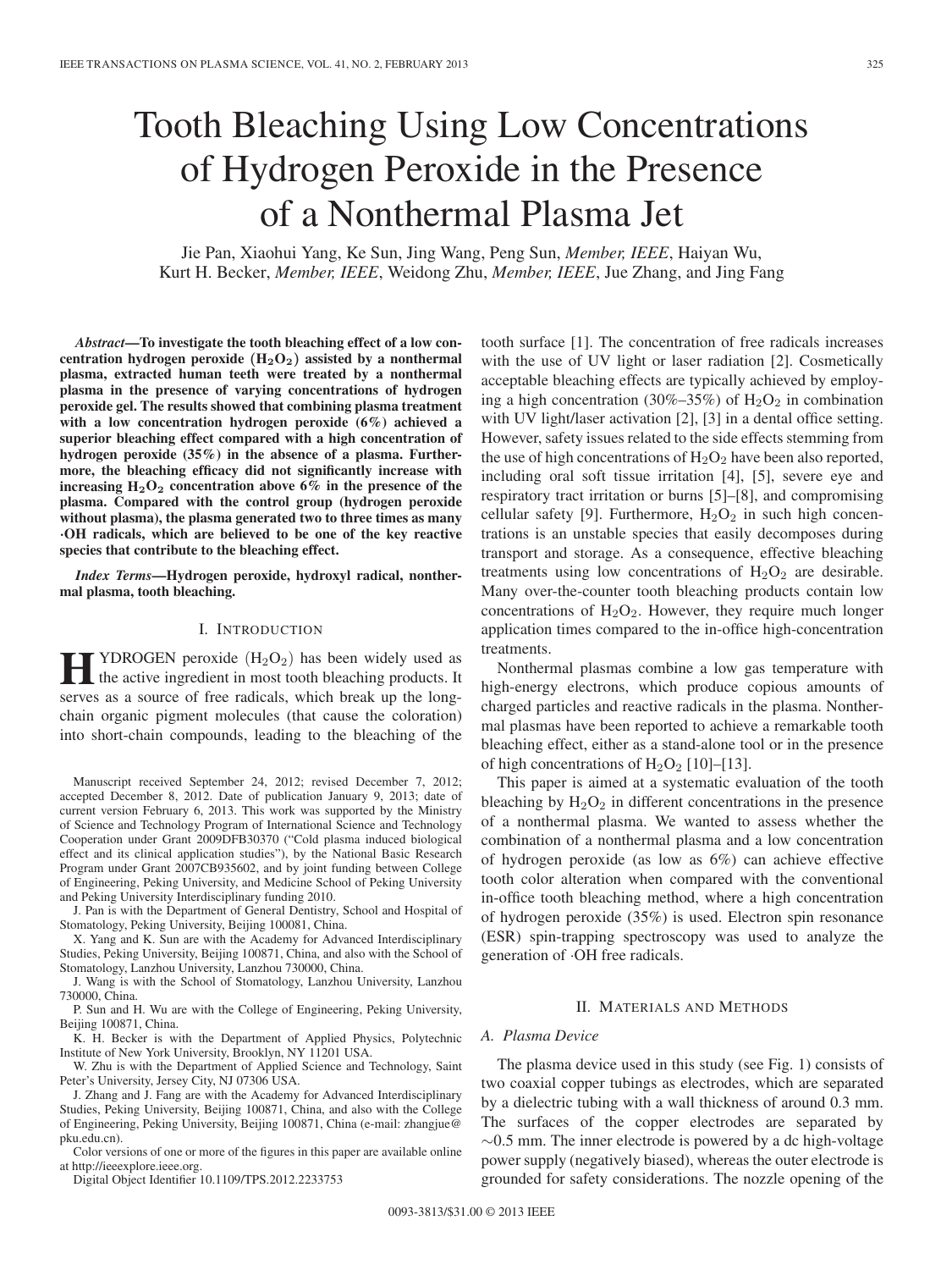

Fig. 1. Schematic of the plasma jet device.

plasma device has a diameter of around 0.8 mm. Further details of the plasma device and the electrical circuitry can be found in [11]. Dry compressed air from a cylinder was used as the working gas and forced to flow through the inner electrode at a flow rate of 5 standard liters per minute (slm). The sustaining voltage was in the range of 400–600 V, with an operating current of 20–35 mA. The generated plasma plume typically extended to about 10 mm beyond the nozzle of the device.

## *B. Tooth Bleaching Experiments*

Fifty human teeth extracted for orthodontic reasons were selected for our experiments. All teeth with intact crowns were free from caries, cracks, or other defects. The teeth were thoroughly cleaned and stored in a  $0.1\%$  thymol solution at  $4\degree$ C before use. They were randomly divided into five groups (A–E). Four groups of teeth (groups B–E) were treated by a nonthermal plasma in the presence of varying concentrations of  $H_2O_2$ gel (6%, 15%, 25%, and 35%, respectively). A control group (group A) contained teeth that only received  $35\%$  H<sub>2</sub>O<sub>2</sub> gel, but no plasma treatment. The plasma experiments were carried out at room temperature for 15 min. A layer of H<sub>2</sub>O<sub>2</sub> gel of ~1-mm thickness was applied on the surface of each tooth. In order to ensure an adequate amount of gel on the tooth throughout the treatment period, the gel was replenished at an interval of 30 s.

An Olympus spectrophotometer was used to evaluate the color of the teeth before and after plasma treatments. The color change of each tooth was based on the average of three measurements, as recommended in the Commission Internationale de L'Eclairage (CIE) L∗a∗b∗, or CIELAB color scale. This system expresses color as a combination of three values, i.e.,  $L^*$ ,  $a^*$ , and  $b^*$ . The  $L^*$  axis ranges from 0 (black) to 100 (white) and is a measure of the lightness (black/white contrast) of a sample. The  $a^*$  plane represents the green(−)/red(+) contrast, whereas the  $b^*$  plane denotes the blue(−)/yellow(+) contrast of the sample. The overall change of the colorimetric value, i.e.,  $\Delta E^*$ , is determined by the following formula [14]:

$$
\Delta E^* = \sqrt{(\Delta L^*)^2 + (\Delta a^*)^2 + (\Delta b^*)^2}.
$$

The amount of hydroxyl radicals  $(\cdot OH)$  generated by different concentrations of  $H_2O_2$  before and after the plasma treatment was measured by using an ESR spin-trapping method. The spin trap reagent DMPO (5,5-dimethyl-1-pyrroline-1-oxide,



Fig. 2. (a) Photographs of one tooth from each group before and after the plasma treatment. (b) Results of the statistical analysis of the bleaching efficacy for all groups in terms of the overall color changes.

0.3 mol/L, 20  $\mu$ l) was used to trap ·OH. In addition, 900  $\mu$ l of phosphate buffered saline solution was added into 100  $\mu$ l of hydrogen peroxide at each concentration. For each plasma treatment group, the plasma was applied at a fixed distance of 10 mm (from the exit nozzle of the device to the surface of the liquid) for 20 s. Samples of the solution  $(40 \mu l)$  before and after plasma treatment were imbibed by a glass capillary and detected in the resonator cavity of an ESR spectrometer (Bruker ER-200D-SRC) operated at room temperature.

The  $\Delta E^*$  values for various groups and the  $\cdot$ OH intensities with and without plasma treatment were statistically analyzed using an analysis of variance (ANOVA) test in the Statistical Package for the Social Sciences (IBM Corporation, V14). Differences were considered statistically significant when  $p < 0.05$ .

### III. RESULTS AND DISCUSSION

Fig. 2(a) shows photographs of one representative tooth from each of the five groups before and after the treatment. Visual inspection reveals a significant bleaching effect of the teeth in all plasma treatment groups compared with the control group. Fig. 2(b) plots the  $\Delta E^*$  values of the five groups. In the plasma treatment groups, the overall color change  $(\Delta E^*)$  was 5–6 units, or about 2.5–3.0 times higher than that in the control group. Statistical analysis showed significant differences between the control group and all plasma treatment groups  $(p < 0.05)$ . On the other hand, no statistically significant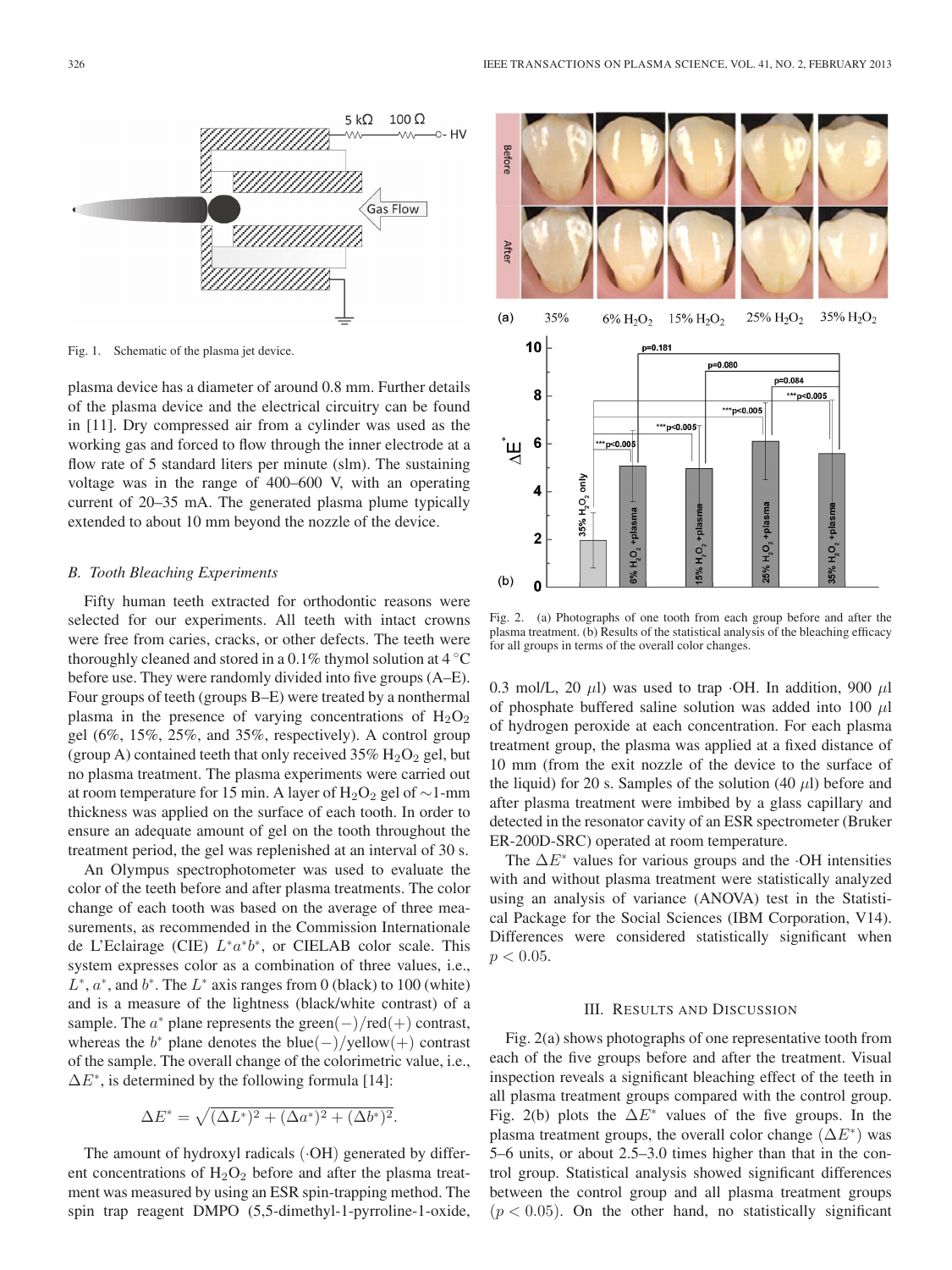TABLE I MEAN VALUES AND STANDARD DEVIATION OF  $\Delta L^*$ ,  $\Delta a^*$ ,  $\Delta b^*$ , and  $\Delta E^*$ THAT DETERMINE THE COLOR FOR TEETH IN ALL FIVE GROUPS

| Group        |                  |                               |                               |                               |                              |
|--------------|------------------|-------------------------------|-------------------------------|-------------------------------|------------------------------|
| AL*          | $0.44\pm 0.74$   | 165±194                       | $1.81 \pm 0.79$ <sup>*</sup>  | $2.42 \pm 1.27$ *             | $2.44 \pm 1.28$ <sup>*</sup> |
| $\Delta a^*$ | $0.14\pm0.46$    | $0.02\pm0.29$                 | $0.01 \pm 0.34$               | $-0.01\pm0.36$                | $0.08 \pm 0.30$              |
| $Ab^*$       | $-1.08 \pm 1.82$ | $-4.34 \pm 1.73$ <sup>*</sup> | $-4.58 \pm 1.75$ <sup>*</sup> | $-5.44 \pm 1.75$ <sup>*</sup> | $-4.94\pm2.08$ <sup>*</sup>  |
| AF*          | $1.96 \pm 1.15$  | $5.07\pm1.50^*$               | $4.97 \pm 1.79$ <sup>*</sup>  | $6.11 \pm 1.61$ <sup>*</sup>  | $5.59 \pm 2.26$              |

differences were found in the bleaching effect among the teeth in the various plasma treatment groups.

In terms of the overall change of the colorimetric values, Tavares *et al.* [1] showed that bleaching occurs mainly by an increase in lightness (higher  $L^*$ ) and a decrease in yellowness (lower  $b^*$ ), and to a lesser extent by a decrease in redness (lower  $a^*$ ). The  $\Delta E^*$  values along with the individual  $\Delta L^*$ ,  $\Delta a^*$ , and  $\Delta b^*$  values are listed in Table I. In the plasma treatment groups, the yellow shades  $(\Delta b^*)$  decreased by 4–5 units, and the lightness  $(\Delta L^*)$  increased by 1.5–2.5 units. A more detailed analysis of the results revealed that there were noteworthy differences in the whiteness  $(\Delta L^*)(p < 0.05)$  between the control group and all plasma treatment groups. Significant differences were also found in the yellow shades  $(\Delta b^*)$  between the control group and all plasma treatment groups. Therefore, the improved values of  $\Delta E^*$  in our study were mainly the result of reduction in the yellow shades  $(\Delta b^*)$  and an increase in the whiteness  $(\Delta L^*)$  of the teeth. The red/green contrast  $(\Delta a^*)$  was not significantly affected by the treatment. This result is consistent with what was reported by Joiner *et al.* [15]: bleaching works most efficiently for teeth with a yellow hue. Joiner also suggested that the alteration in tooth color may be influenced by many factors, such as peroxide diffusion, reaction with organic colored materials, the generation of per-hydroxyl anions  $(HO_2^-)$ , and an increase in the concentration of hydroxyl radicals. However, the actual mechanism of tooth bleaching by oxidizing materials (such as hydrogen peroxide and carbamide peroxide) is not yet fully understood [16].

·OH radicals were generated during the plasma treatment and were evaluated via ESR spin-trapping spectroscopy, as described earlier. The direct spin-trapping reaction between DMPO and  $\cdot$ OH produces the spin adduct DMPO-OH that is characterized by a quartet ESR spectrum with a peak intensity ratio of  $1:2:2:1$  [11]. Half heights of the second peak of the quartet spectra were chosen to represent DMPO-OH intensities and are plotted in Fig. 3. The DMPO-OH signal intensity due to the plasma treatment increases by a factor of 2–3 compared with the untreated cases. We also found an increase in the hydroxyl radical generation with increasing concentration of  $H_2O_2$ .

Fig. 3 aims to show that the presence of a plasma correlates with an increase in the ·OH concentration, and there is a significant difference in DMPO-OH signal intensities between the case in which only  $H_2O_2$  was applied and the case in which both  $H_2O_2$  and plasma were applied. The hydroxyl radical concentration significantly increased with the addition of plasma for each concentration of  $H_2O_2$ . Meanwhile, a significant difference in DMPO-OH signal intensities was found between the



Fig. 3. DMPO-OH signals at different  $H_2O_2$  concentrations before and after employing plasma.

6%, 15%, and 25%  $H_2O_2$  plasma treated groups and the 35%  $H<sub>2</sub>O<sub>2</sub>$  plasma treated group. The fact that the increase in  $\cdot$ OH concentration in the 35% group did not, however, result in a better whitening efficacy leads us to believe that ·OH is not the only radical that contributes to the whitening process.

Lee *et al.* [10] reported that OH was the key reactive species in tooth bleaching. Our observation of an increase in the concentration of hydroxyl radicals with increasing  $H_2O_2$ concentration while the tooth bleaching efficacy remained essentially independent of the  $H_2O_2$  concentration from 6% to 35% suggests that, while hydroxyl radicals are important, they may not be the only radicals that cause tooth bleaching. We speculate that other species such as atomic oxygen (O), the superoxide anion  $(O_2^-)$ , and singlet molecular oxygen  $(^1O_2)$ must also play a role in the tooth bleaching process. In a different study with the same plasma device, we successfully detected O,  $O_2^-$ , and  ${}^{1}O_2$  in a plasma–water system [17].  $O_2^-$  may serve as the precursor of  $\cdot$ OH and participate in the bleaching process indirectly [17]. O and  ${}^{1}O_{2}$  may be generated directly in the plasma. The lifetime of O in air is of the order of 10–20  $\mu$ s [18]. The lifetime of <sup>1</sup>O<sub>2</sub> (in particular O<sub>2</sub> (<sup>1</sup> $\Delta_q$ )) was calculated to be 72 min [19]. This number is considerably reduced at higher concentrations of oxygen and in the presence of other molecular species to the range of milliseconds in the gaseous phase. Given the flow rate of 5 slm and the geometric dimension of the device, these species are estimated to be delivered at a speed of ∼100 m/s to the tooth surface. Thus, O can only travel roughly 1–2 mm in an ideal case. Although O may not contribute to the oxidation process on the tooth surface directly, the O atoms may serve as precursors of longer-lived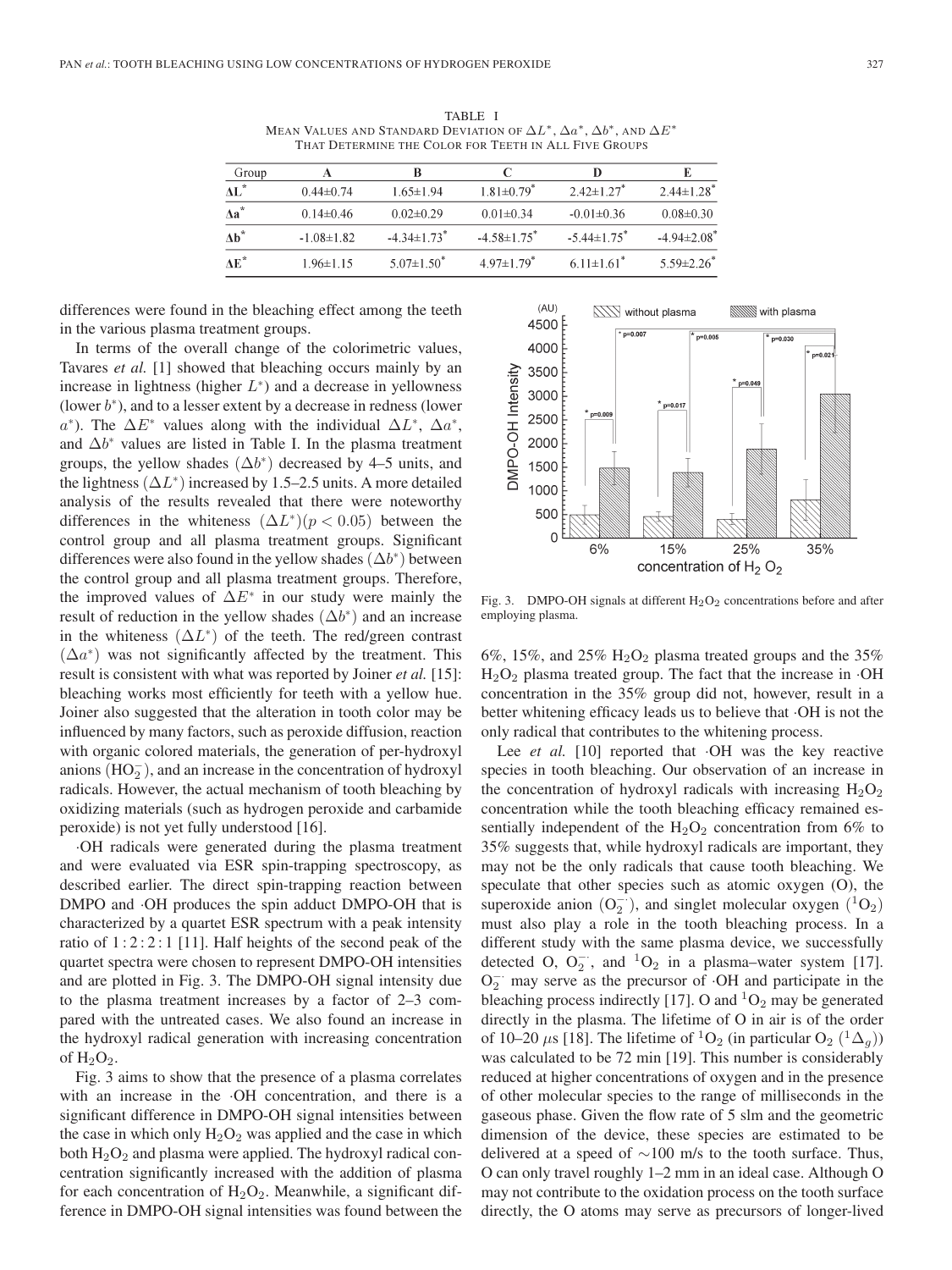reactive species that may contribute to the bleaching process. However,  ${}^{1}O_{2}$  can travel for 10 cm in principle. We suspect that, even in the collisional environment within the air flow channel, it is very probable that a certain amount of  ${}^{1}O_{2}$  reaches the tooth surface and participates in the bleaching process directly. The interplay caused by the presence of the various radicals, i.e.,  $\cdot$ OH, O, O<sub>2</sub><sup>-</sup>, and O<sub>2</sub> (<sup>1</sup>∆<sub>g</sub>), during the bleaching process will be the subject of future investigations.

It is well recognized that enamel dehydration can produce significant shade reduction or a whiter appearance of tooth [14]. Our experiments were designed with this in mind: the amount of bleaching gel on the tooth surface was kept adequate throughout the experiments via replenishment at an interval of 30 s. In an earlier study [12], saline solution was used instead of  $H<sub>2</sub>O<sub>2</sub>$  gel and replenished every 30 s. At an air flow (no plasma) of 5 slm, no significant color change of tooth was observed, therefore excluding dehydration as one of the bleaching factors. In this paper, the viscosity coefficient of the  $H_2O_2$  gel is 3.7–4.5 Pa $\cdot$  s, a value that is much higher than that of the saline solution  $(0.72 \times 10^{-3}$  Pa · s). Therefore, H<sub>2</sub>O<sub>2</sub> gel maintains moist on the tooth surface more effectively, and tooth bleaching due to dehydration is not considered important in this process.

Acidity change on the tooth surface may also influence the tooth color appearance after treatment due to demineralization. When the plasma jet used in this study was applied to 20-ml water without any buffer for 4 min, the pH value dropped from 7.5 to 3.4. This is attributed to the reaction of reactive nitrogen species with water [20]. However, we are not able to evaluate the pH change on the tooth surface at the current stage, making it difficult to assess whether acid pickling significantly contributed to the tooth bleaching.

# IV. CONCLUSION

In conclusion, we have found that the addition of a nonthermal plasma significantly improves the bleaching efficacy of  $H_2O_2$  gel at various concentrations. The bleaching effect is independent of the concentration of  $H_2O_2$  between 6% and 35%. This observation implies that 1) there is no advantage of using high concentrations of hydrogen peroxide in conjunction with a plasma in terms of tooth bleaching efficacy and 2) even a low concentration of hydrogen peroxide (6%) in conjunction with a plasma achieves cosmetically satisfactory results. It is noteworthy that one can assume the existence of a "saturation point" in terms of hydrogen peroxide concentration when used in conjunction with a plasma and that this saturation point must occur for very low hydrogen peroxide concentrations, i.e., 6% or even lower. Since the concentration of ·OH radicals was found to increase with increasing  $H_2O_2$  concentration, we conclude that reactive species other than ·OH radicals must play a role in the tooth bleaching chemistry.

## ACKNOWLEDGMENT

The authors would like to thank Y. Cheng from the Institute of Biophysics, Chinese Academy of Sciences, for his technical support in ESR spectroscopy and Dr. H. Zhong for her help in revising the manuscript.

## **REFERENCES**

- [1] M. Tavares, J. Stultz, M. Newman, V. Smith, R. Kent, E. Carpino, and J. Goodson, "Light augments tooth whitening with peroxide," *J. Amer. Dental Assoc.*, vol. 134, no. 2, pp. 167–175, Feb. 2003.
- [2] M. Tanaka, Y. Tsujimoto, K. Kawamoto, K. Senda, K. Ito, and M. Yamazaki, "Generation of free radicals and/or active oxygen by light or laser irradiation of hydrogen peroxide or sodium hypochlorite," *J. Endod.*, vol. 29, no. 2, pp. 141–143, Feb. 2003.
- [3] M. Sulieman, "An overview of bleaching techniques: 3. In-surgery or power bleaching," *Dent. Update*, vol. 32, no. 2, pp. 101–105, Mar. 2005.
- [4] V. B. Haywood, "Frequently asked questions about bleaching," *Compend. Contln. Edu. Dent.*, vol. 24, no. 4A, pp. 324–338, Apr. 2003.
- [5] L. J. Walsh, "Safety issues relating to the use of hydrogen peroxide in dentistry," *Aust. Dent. J.*, vol. 45, no. 4, pp. 257–269, Mar. 2000.
- [6] I. Rotstein, P. R. Wesselink, and I. Bab, "Catalase protection against hydrogen peroxide induced injury in rat oral mucosa," *Oral Surg. Oral Med. Oral Pathol.*, vol. 75, no. 6, pp. 744–780, Jun. 1993.
- [7] W. Buchalla, "External bleaching therapy with activation by heat, light or laser—A systematic review," *Dent. Mater.*, vol. 23, no. 5, pp. 586–596, May 2007.
- [8] K. S. Bhat, "Tissue emphysema caused by hydrogen peroxide," *Oral Surg. Oral Med. Oral Pathol.*, vol. 38, no. 2, pp. 304–307, Aug. 1974.
- [9] A. J. Klein-Szanto and T. J. Slaga, "Effects of peroxides on rodent skin: Epidermal hyperplasia and tumor promotion," *J. Invest. Dermatol.*, vol. 79, no. 1, pp. 30–34, Jul. 1982.
- [10] H. Lee, G. Kim, J. Kim, J. Park, J. Lee, and G. Kim, "Tooth bleaching with nonthermal atmospheric pressure plasma," *J. Endod.*, vol. 35, no. 4, pp. 587–591, Apr. 2009.
- [11] P. Sun, J. Pan, Y. Tian, N. Bai, H. Wu, L. Wang, C. Yu, J. Zhang, W. Zhu, K. H. Becker, and J. Fang, "Tooth whitening with hydrogen peroxide assisted by a direct-current cold atmospheric-pressure air plasma microjet," *IEEE Trans. Plasma Sci.*, vol. 38, no. 8, pp. 1892–1896, Aug. 2010.
- [12] J. Pan, P. Sun, Y. Tian, H. Zhou, H. Wu, N. Bai, F. Liu, W. Zhu, J. Zhang, K. H. Becker, and J. Fang, "A novel method of tooth whitening using cold plasma microjet driven by direct current in atmospheric-pressure air," *IEEE Trans. Plasma Sci.*, vol. 38, no. 11, pp. 3143–3151, Nov. 2010.
- [13] H. Lee, S. Nam, A. A. H. Mohamed, G. Kim, and J. Lee, "Atmospheric pressure plasma jet composed of three electrodes: Application to tooth bleaching," *Plasma Process. Polym.*, vol. 7, no. 3/4, pp. 274–280, Mar. 2010.
- [14] C. R. T. Gomes, A. Wiegand, B. Sener, and T. Attin, "Influence of chemical activation of a 35% hydrogen peroxide bleaching gel on its penetration and efficacy—In vitro study," *J. Dent.*, vol. 38, no. 10, pp. 838–846, Oct. 2010.
- [15] A. Joiner, G. Thakker, and Y. Cooper, "Evaluation of a 6% hydrogen peroxide tooth whitening gel on enamel and dentine microhardness in vitro," *J. Dent.*, vol. 32, no. 1, pp. 27–34, 2004.
- [16] A. Joiner, "The bleaching of teeth: A review of the literature," *J. Dent.*, vol. 34, no. 7, pp. 412–419, Aug. 2006.
- [17] P. Sun, H. Wu, N. Bai, H. Zhou, R. Wang, H. Feng, W. Zhu, J. Zhang, and J. Fang, "Inactivation of bacillus subtilis spores in water by a directcurrent, cold atmospheric-pressure air plasma microjet," *Plasma Process. Polym.*, vol. 9, no. 2, pp. 157–164, Feb. 2012.
- [18] L. Krasnoperov, L. Krishtopa, and J. Bozzelli, "Study of volatile organic compounds destruction by dielectric barrier corona discharge," *J. Adv. Oxid. Technol.*, vol. 2, no. 1, pp. 248–256, Jan. 1996.
- [19] C. Schweitzer and R. Schmidt, "Physical mechanisms of generation and deactivation of singlet oxygen," *Chem. Rev.*, vol. 103, no. 5, pp. 1685– 1757, May 2003.
- [20] F. Liu, P. Sun, N. Bai, Y. Tian, H. Zhou, S. Wei, Y. Zhou, J. Zhang, W. Zhu, K. Becker, and J. Fang, "Inactivation of bacteria in an aqueous environment by a direct-current, cold-atmospheric-pressure air plasma microjet," *Plasma Process. Polym.*, vol. 7, no. 3/4, pp. 231–236, Mar. 2010.



**Jie Pan** received the Ph.D. degree from Peking University, Beijing, China, in 2008.

Since 1994, she has been with the Department of General Dentistry, School of Stomatology, Peking University, where she became a Director in 2011. With much clinical experiences on endodontics and operative dentistry, her current research interests focus on cold-plasma-based dental applications, including tooth wear, tooth bleaching, and biomaterials.